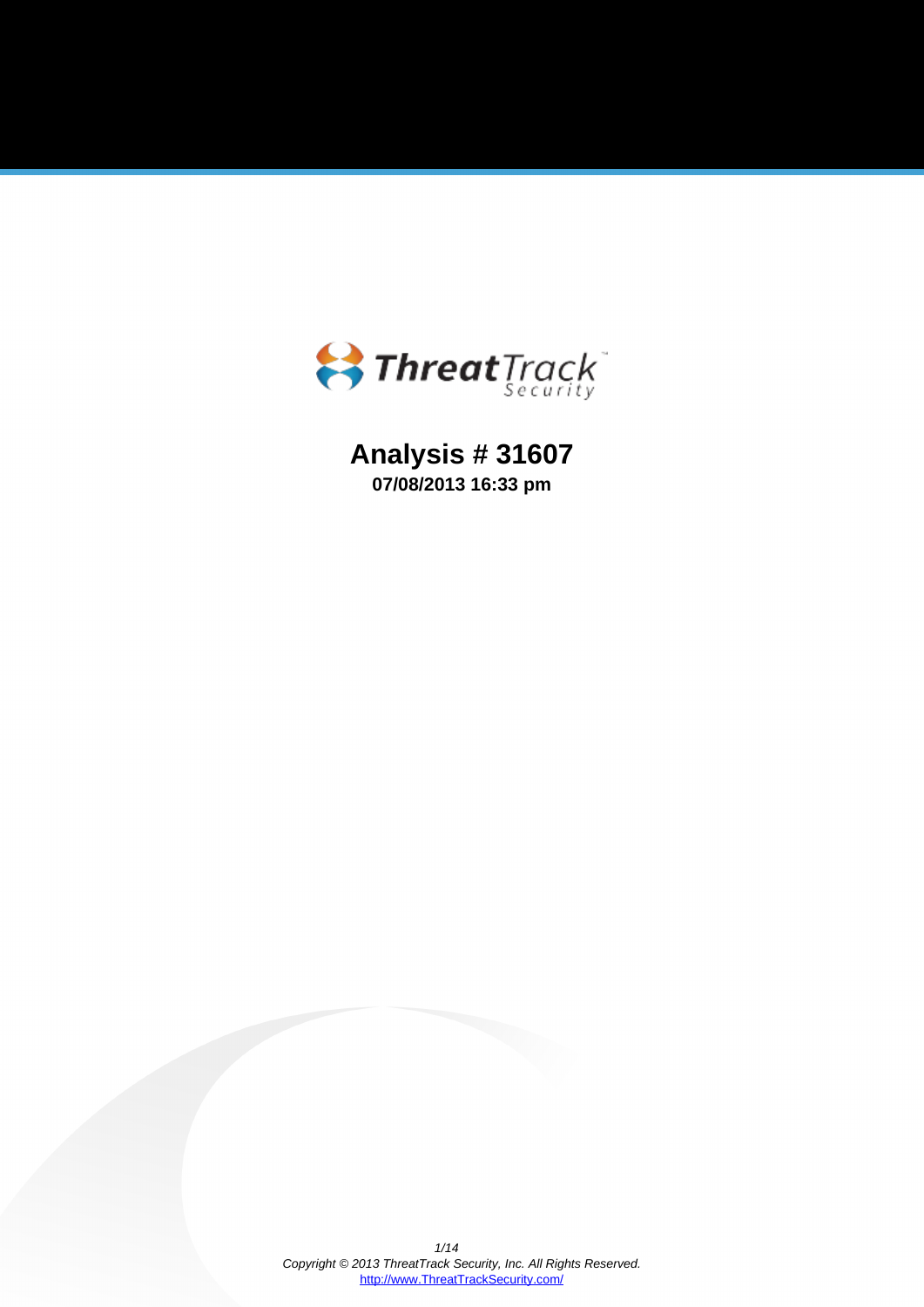# **Table of Contents**

| <b>Analysis Summary</b>                                                                                         | 3  |
|-----------------------------------------------------------------------------------------------------------------|----|
| <b>Analysis Summary</b>                                                                                         |    |
| <b>Digital Behavior Traits</b>                                                                                  |    |
| <b>File Activity</b>                                                                                            |    |
| Stored Modified Files (Manual Manual Manual Manual Manual Manual Manual Manual Manual Manual Manual Manual Manu |    |
| <b>Created Mutexes</b>                                                                                          |    |
| <b>Created Mutexes</b>                                                                                          |    |
| <b>Registry Activity</b>                                                                                        |    |
| <b>Created Keys</b>                                                                                             |    |
| <b>Set Values</b>                                                                                               |    |
| <b>Network Activity</b>                                                                                         |    |
| <b>Network Events</b>                                                                                           |    |
| <b>Network Traffic</b>                                                                                          |    |
| <b>DNS Requests</b>                                                                                             | 11 |
|                                                                                                                 | 12 |
|                                                                                                                 | 13 |
|                                                                                                                 |    |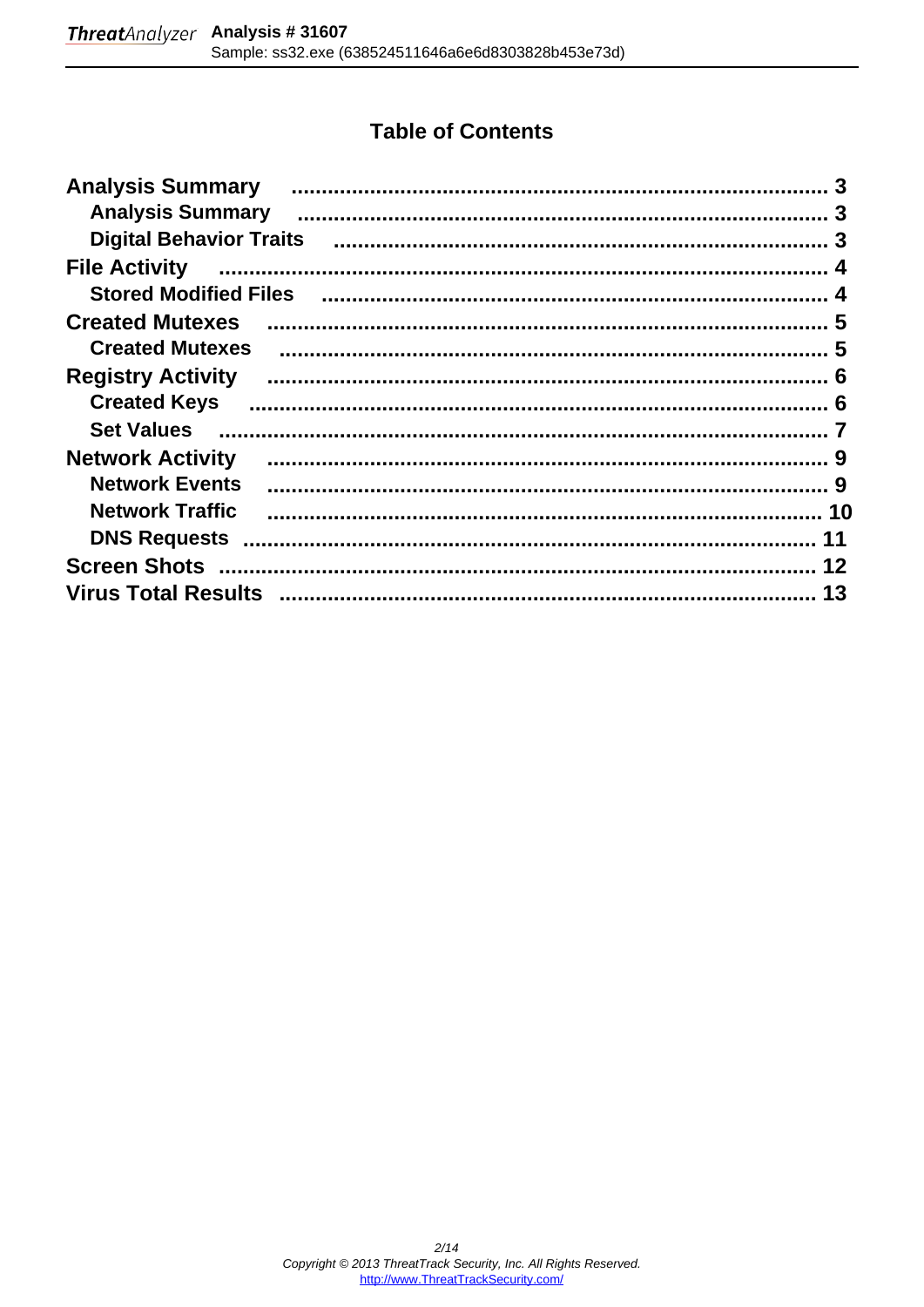#### <span id="page-2-0"></span>**Analysis Summary**

| Submitted File:          | ss32.exe                             |
|--------------------------|--------------------------------------|
| MD5:                     | 638524511646a6e6d8303828b453e73d     |
| File Size:               | 2967040                              |
| File Type:               | PE32 executable for MS Windows (GUI) |
|                          | Intel 80386 3                        |
| Analysis Time:           | 2013-07-08 16:33:04                  |
| Start Reason:            | AnalysisTarget                       |
| Termination Reason:      | Timeout                              |
| <b>Start Time:</b>       | Mon, 08 Jul 2013 20:33:43 +0000      |
| <b>Termination Time:</b> | Mon, 08 Jul 2013 20:34:43 +0000      |
| Analysis Time:           | 2013-07-08 16:33:04                  |
| Sandbox:                 | XPSP3 - 00-0C-29-5E-B4-D8            |
| <b>Total Processes:</b>  | 1                                    |
| Sample Notes:            |                                      |

| <b>Digital Behavior Traits</b> |   |                                     |  |
|--------------------------------|---|-------------------------------------|--|
| <b>Alters Windows Firewall</b> |   | <b>Hooks Keyboard</b>               |  |
| <b>Checks For Debugger</b>     |   | <b>Injected Code</b>                |  |
| <b>Copies to Windows</b>       |   | <b>Makes Network Connection</b>     |  |
| <b>Could Not Load</b>          |   | <b>Modifies File in System</b>      |  |
| <b>Creates DLL in System</b>   |   | <b>Modifies Local DNS</b>           |  |
| <b>Creates EXE in System</b>   |   | <b>More than 5 Processes</b>        |  |
| <b>Creates Hidden File</b>     |   | <b>Opens Physical Memory</b>        |  |
| <b>Creates Mutex</b>           | ✓ | <b>Starts EXE in Documents</b>      |  |
| <b>Creates Service</b>         |   | <b>Starts EXE in Recycle</b>        |  |
| <b>Deletes File in System</b>  |   | <b>Starts EXE in System</b>         |  |
| <b>Deletes Original Sample</b> |   | <b>Windows/Run Registry Key Set</b> |  |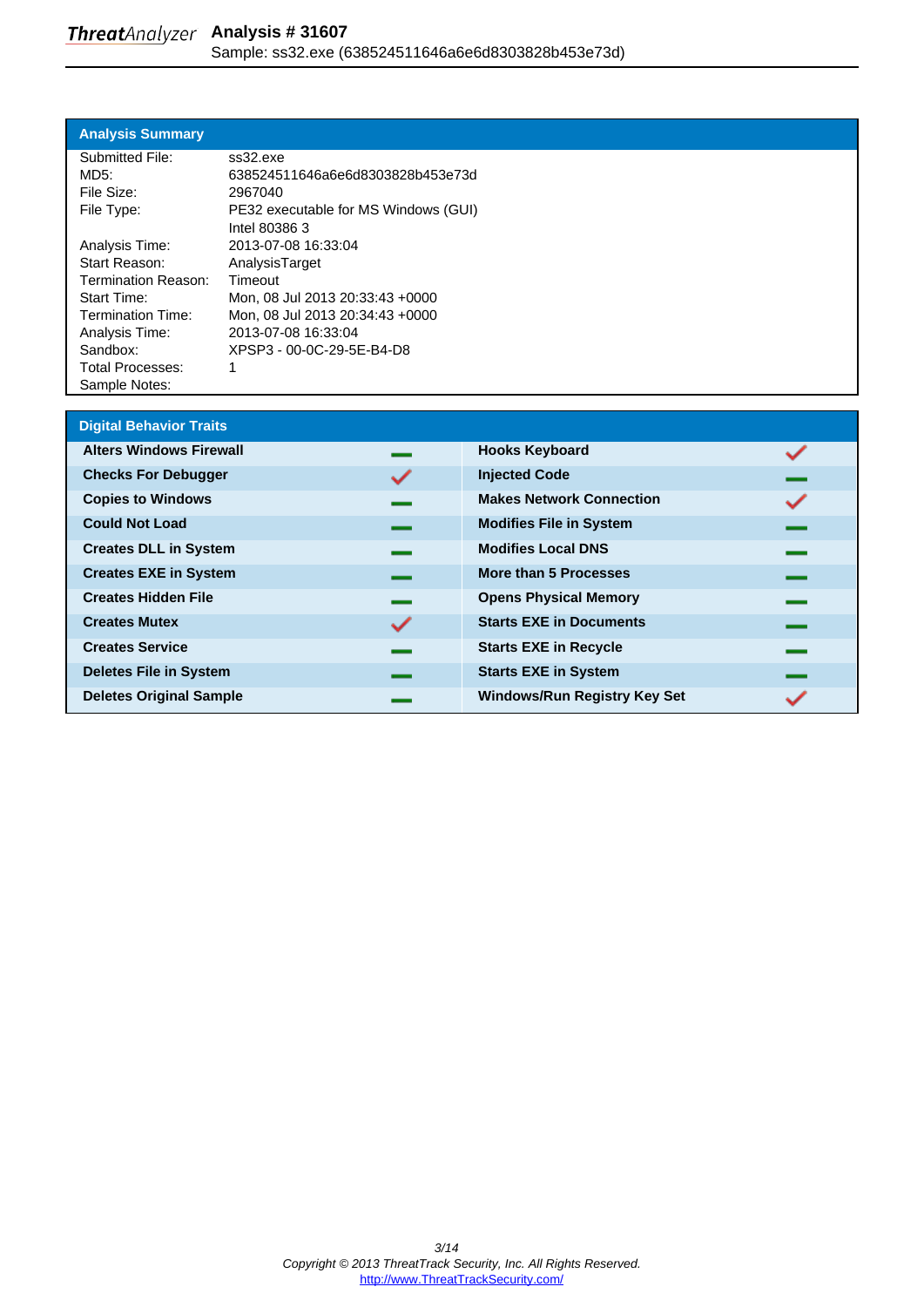<span id="page-3-0"></span>**Stored Modified Files**

[process 1] C:\Documents and Settings\Administrator\Application Data\v125.txt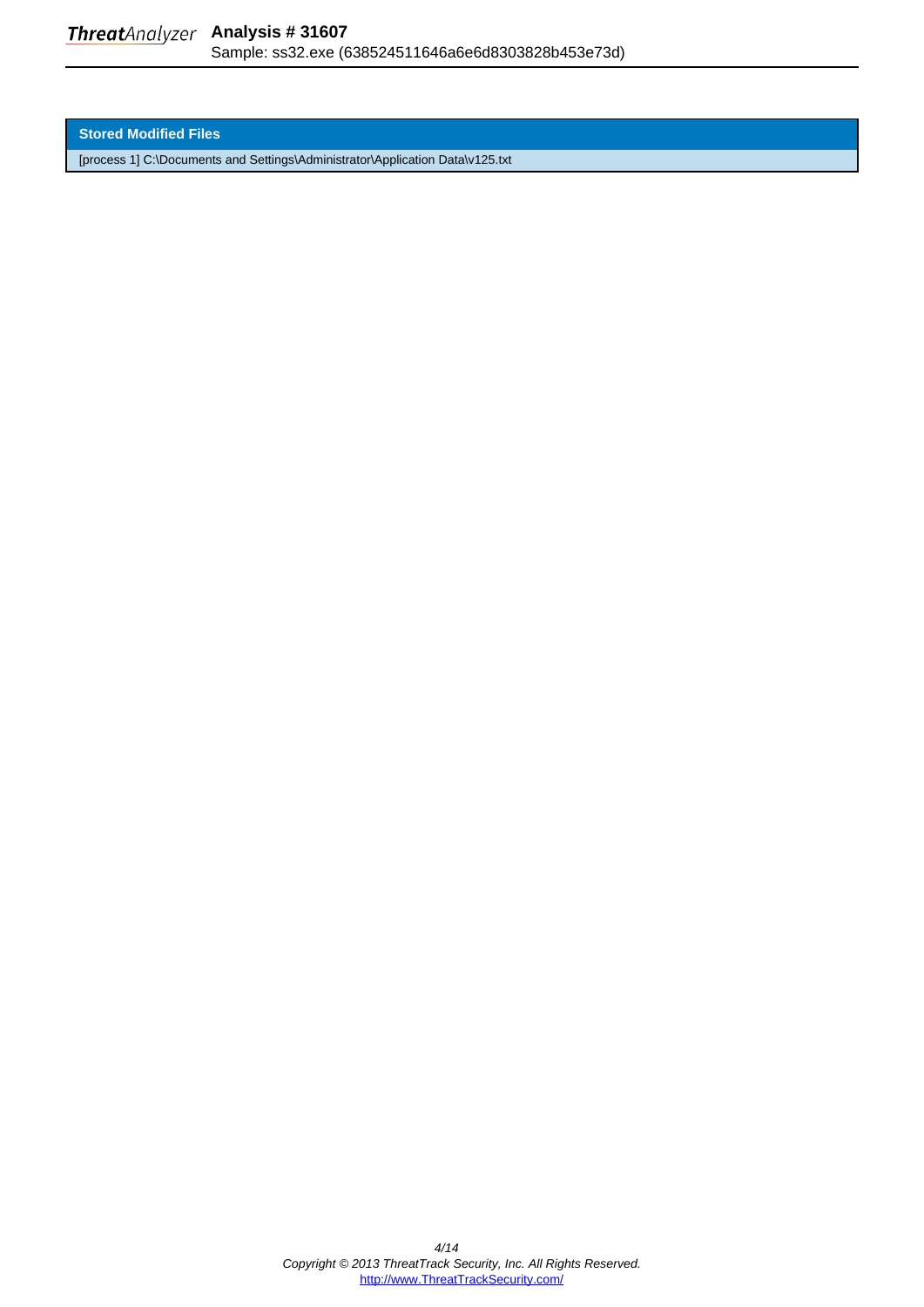<span id="page-4-0"></span>

| <b>Created Mutexes</b> |                                                                                          |  |
|------------------------|------------------------------------------------------------------------------------------|--|
|                        | mutex                                                                                    |  |
| [process 1]            | Name: Local\ZonesCounterMutex                                                            |  |
|                        | Desired Access: DELETE READ CONTROL SYNCHRONIZE WRITE DAC WRITE OWNER MUTEX MODIFY STATE |  |
| [process 1]            | Name: Local\ZoneAttributeCacheCounterMutex                                               |  |
|                        | Desired Access: DELETE READ CONTROL SYNCHRONIZE WRITE DAC WRITE OWNER MUTEX MODIFY STATE |  |
| [process 1]            | Name: Local\ZonesCacheCounterMutex                                                       |  |
|                        | Desired Access: DELETE READ CONTROL SYNCHRONIZE WRITE DAC WRITE OWNER MUTEX MODIFY STATE |  |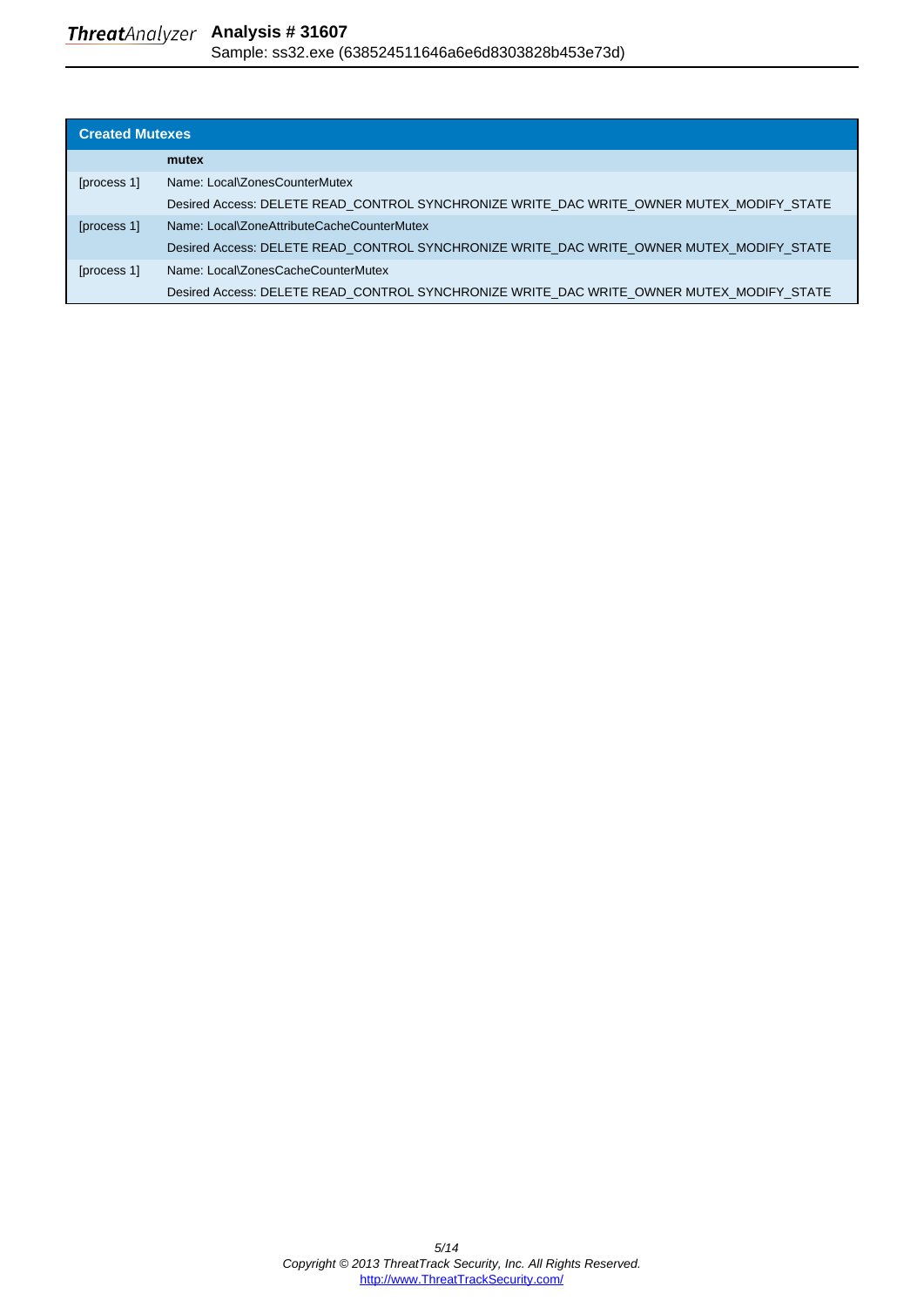<span id="page-5-0"></span>

| <b>Created Keys</b> |                                                                        |  |
|---------------------|------------------------------------------------------------------------|--|
|                     | key                                                                    |  |
| [process 1]         | \REGISTRY\MACHINE\Software\Description\Microsoft\Rpc\UuidTemporaryData |  |
| [process 1]         | \REGISTRY\MACHINE\SOFTWARE\                                            |  |
| [process 1]         | \REGISTRY\MACHINE\SOFTWARE\Description\                                |  |
| [process 1]         | \REGISTRY\MACHINE\SOFTWARE\Description\Microsoft\                      |  |
| [process 1]         | \REGISTRY\MACHINE\SOFTWARE\Description\Microsoft\Rpc\                  |  |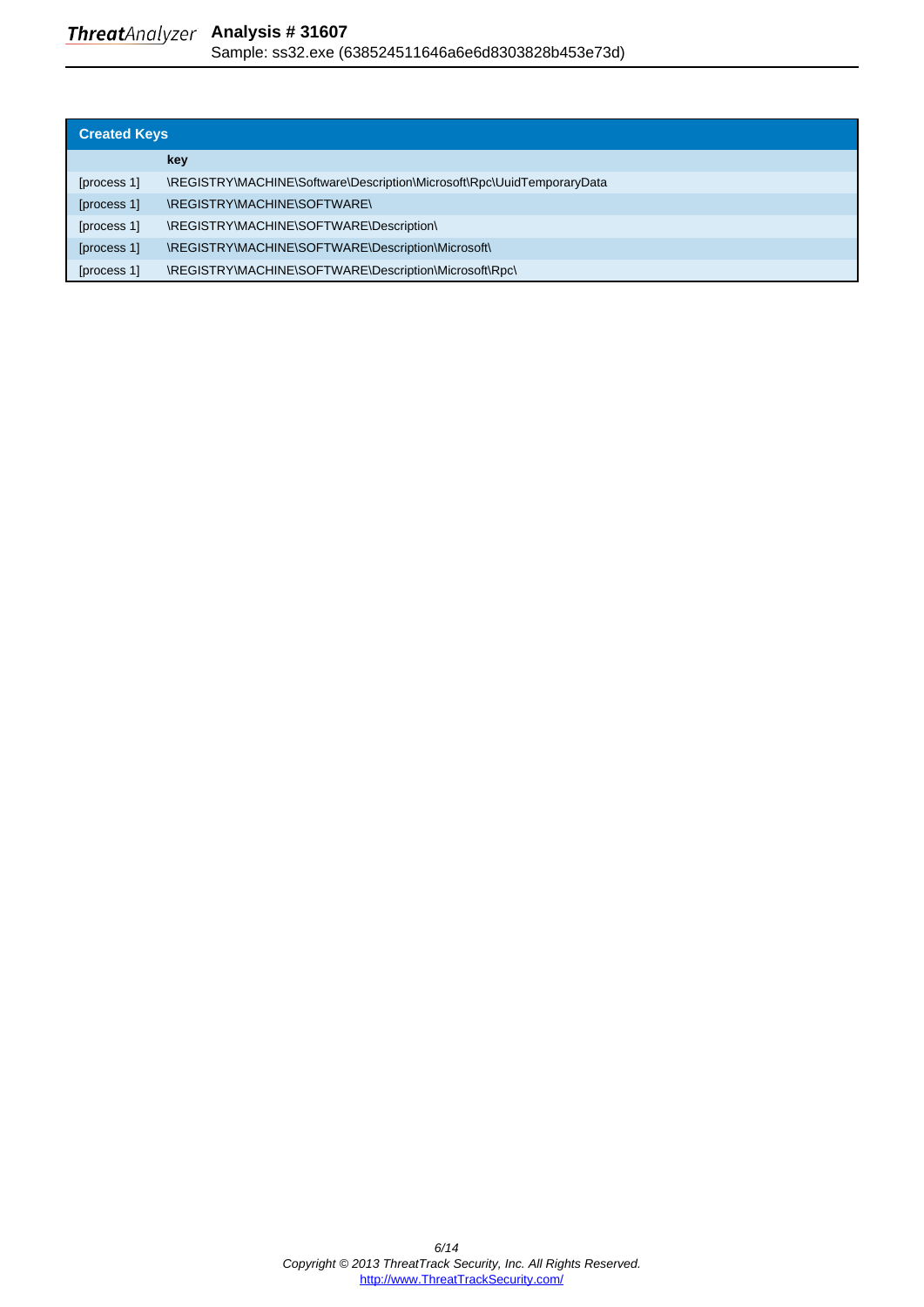<span id="page-6-0"></span>

| <b>Set Values</b> |                                                                                                                                                                      |
|-------------------|----------------------------------------------------------------------------------------------------------------------------------------------------------------------|
|                   | key                                                                                                                                                                  |
| [process 1]       | Key Name: \REGISTRY\MACHINE\SOFTWARE\Microsoft\Cryptography\RNG<br>Value: Seed                                                                                       |
| [process 1]       | Key Name: \REGISTRY\MACHINE\SOFTWARE\Microsoft\Cryptography\RNG<br>Value: Seed                                                                                       |
| [process 1]       | Key Name: \REGISTRY\MACHINE\SOFTWARE\Microsoft\Cryptography\RNG<br>Value: Seed                                                                                       |
| [process 1]       | Key Name: \REGISTRY\MACHINE\SOFTWARE\Microsoft\Cryptography\RNG<br>Value: Seed                                                                                       |
| [process 1]       | Key Name: \REGISTRY\MACHINE\SOFTWARE\Microsoft\Cryptography\RNG<br>Value: Seed                                                                                       |
| [process 1]       | Key Name: \REGISTRY\MACHINE\SOFTWARE\Microsoft\Cryptography\RNG<br>Value: Seed                                                                                       |
| [process 1]       | Key Name: \REGISTRY\MACHINE\SOFTWARE\Microsoft\Cryptography\RNG<br>Value: Seed                                                                                       |
| [process 1]       | Key Name: \REGISTRY\MACHINE\SOFTWARE\Microsoft\Cryptography\RNG<br>Value: Seed                                                                                       |
| [process 1]       | Key Name: \REGISTRY\USER\S-1-5-21-299502267-926492609-1801674531-500\Software\Microsoft\Windows\Curr<br>entVersion\Run<br>Value: ss32.exe                            |
| [process 1]       | Key Name: \REGISTRY\USER\S-1-5-21-299502267-926492609-1801674531-500\Software\Microsoft\Windows\Curr<br>entVersion\Internet Settings\ZoneMap<br>Value: ProxyBypass   |
| [process 1]       | Key Name: \REGISTRY\USER\S-1-5-21-299502267-926492609-1801674531-500\Software\Microsoft\Windows\Curr<br>entVersion\Internet Settings\ZoneMap<br>Value: IntranetName  |
| [process 1]       | Key Name: \REGISTRY\USER\S-1-5-21-299502267-926492609-1801674531-500\Software\Microsoft\Windows\Curr<br>entVersion\Internet Settings\ZoneMap<br>Value: UNCAsIntranet |
| [process 1]       | Key Name: \REGISTRY\USER\S-1-5-21-299502267-926492609-1801674531-500\Software\Microsoft\Windows\Curr<br>entVersion\Internet Settings\ZoneMap<br>Value: AutoDetect    |
| [process 1]       | Key Name: \REGISTRY\USER\S-1-5-21-299502267-926492609-1801674531-500\Software\Microsoft\Windows\Curr<br>entVersion\Internet Settings\ZoneMap<br>Value: ProxyBypass   |
| [process 1]       | Key Name: \REGISTRY\USER\S-1-5-21-299502267-926492609-1801674531-500\Software\Microsoft\Windows\Curr<br>entVersion\Internet Settings\ZoneMap<br>Value: IntranetName  |
| [process 1]       | Key Name: \REGISTRY\USER\S-1-5-21-299502267-926492609-1801674531-500\Software\Microsoft\Windows\Curr<br>entVersion\Internet Settings\ZoneMap<br>Value: UNCAsIntranet |
| [process 1]       | Key Name: \REGISTRY\USER\S-1-5-21-299502267-926492609-1801674531-500\Software\Microsoft\Windows\Curr<br>entVersion\Internet Settings\ZoneMap<br>Value: AutoDetect    |
| [process 1]       | Key Name: \REGISTRY\USER\S-1-5-21-299502267-926492609-1801674531-500\Software\Microsoft\Windows\Curr<br>entVersion\Explorer\Shell Folders<br>Value: AppData          |
| [process 1]       | Key Name: \REGISTRY\MACHINE\Software\Description\Microsoft\Rpc\UuidTemporaryData<br>Value: NetworkAddress                                                            |
| [process 1]       | Key Name: \REGISTRY\MACHINE\Software\Description\Microsoft\Rpc\UuidTemporaryData                                                                                     |

Copyright © 2013 ThreatTrack Security, Inc. All Rights Reserved. [http://www.ThreatTrackSecurity.com/](http://www.threattracksecurity.com/)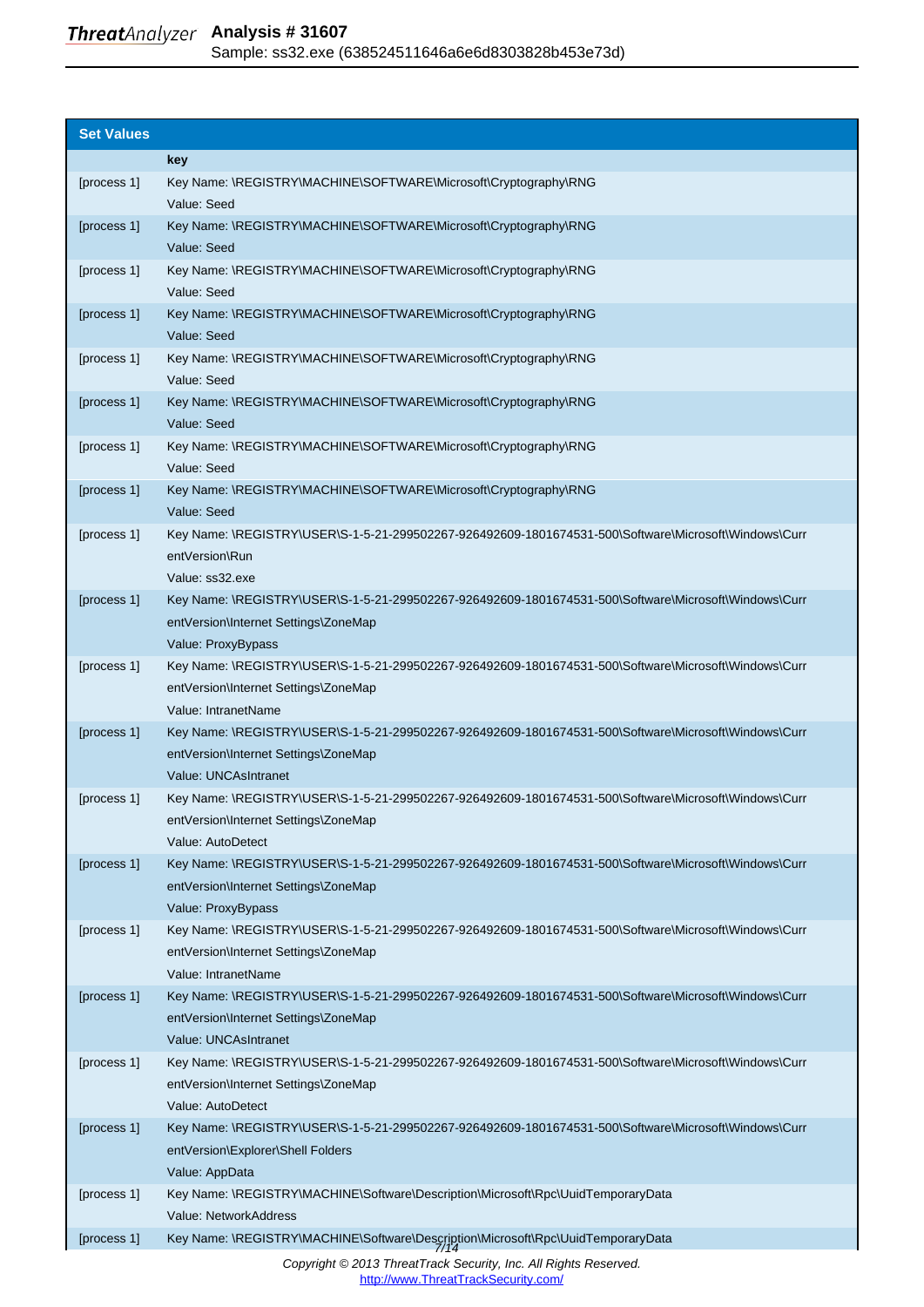Value: NetworkAddressLocal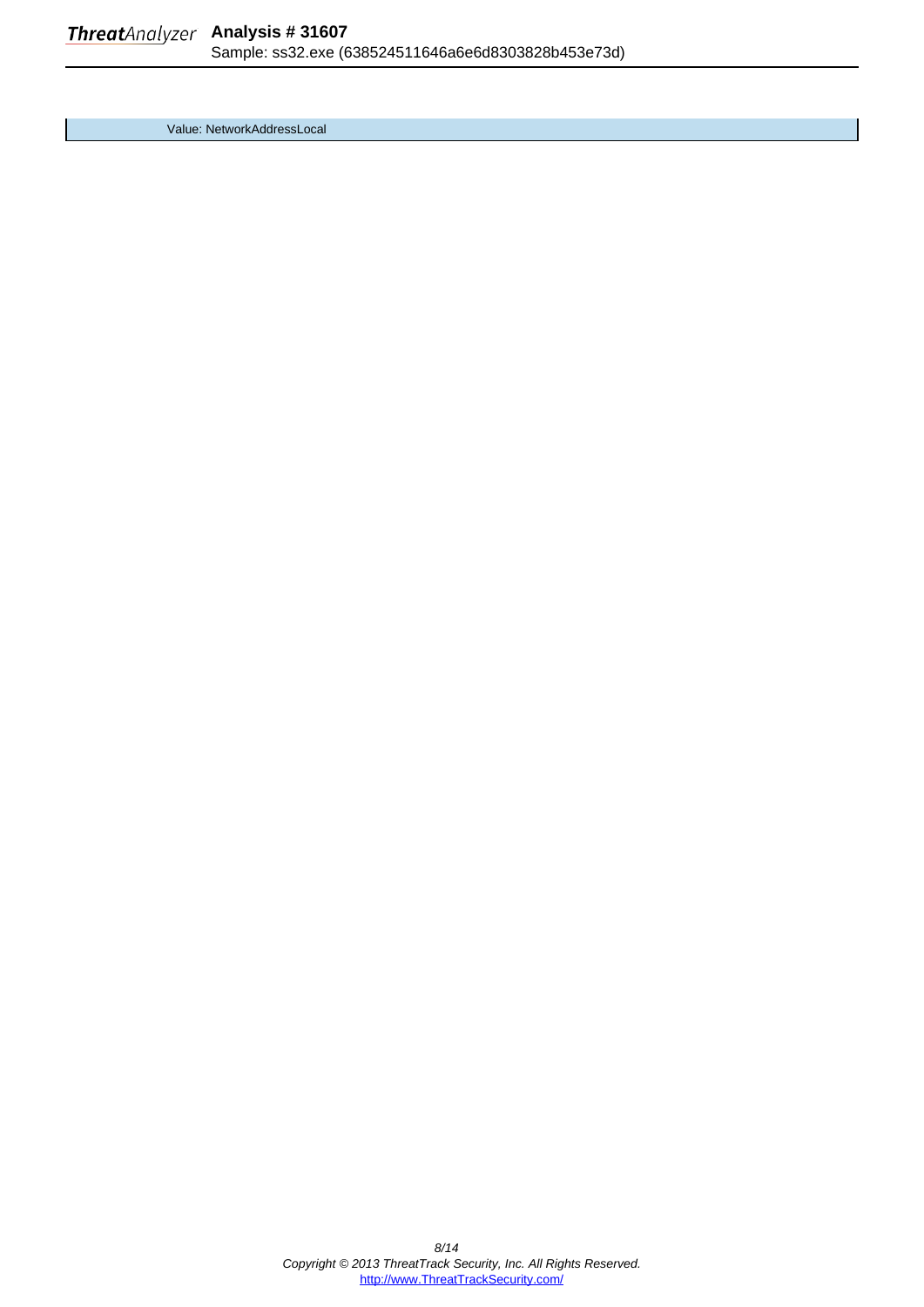<span id="page-8-0"></span>

| Network Events |                  |                 |                     |
|----------------|------------------|-----------------|---------------------|
|                | <b>Remote IP</b> | <b>Local IP</b> | <b>HTTP Command</b> |
| [process 1]    | 69.58.188.39     | 10.20.25.247    | <b>GET</b>          |
|                |                  |                 | /15aDtiB            |
| [process 1]    | 177.185.196.130  | 10.20.25.247    | none                |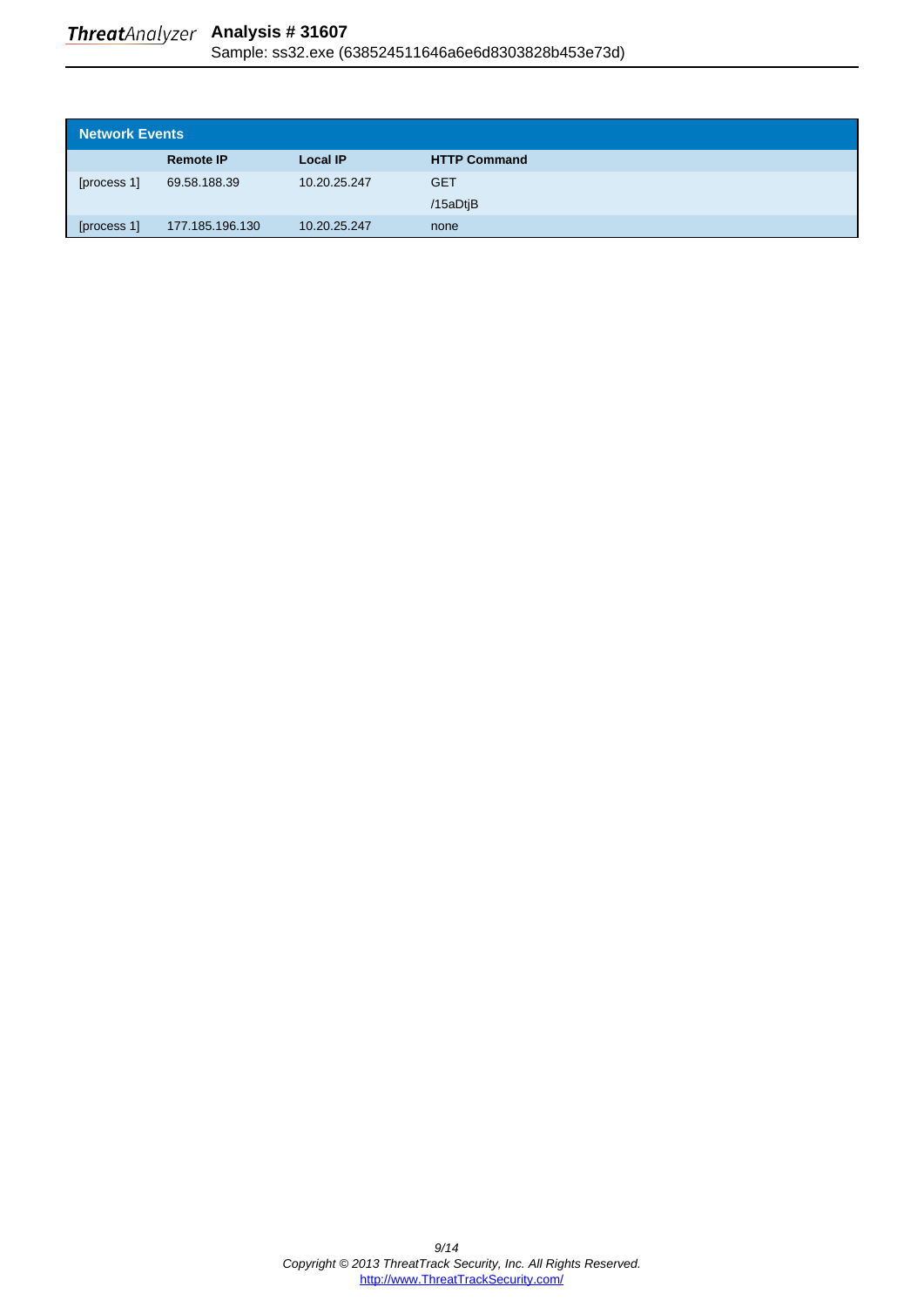<span id="page-9-0"></span>

| Network Traffic |                  |                 |
|-----------------|------------------|-----------------|
|                 | <b>Remote IP</b> | <b>Local IP</b> |
| Connection #1   | 10.20.25.255     | 10.20.25.247    |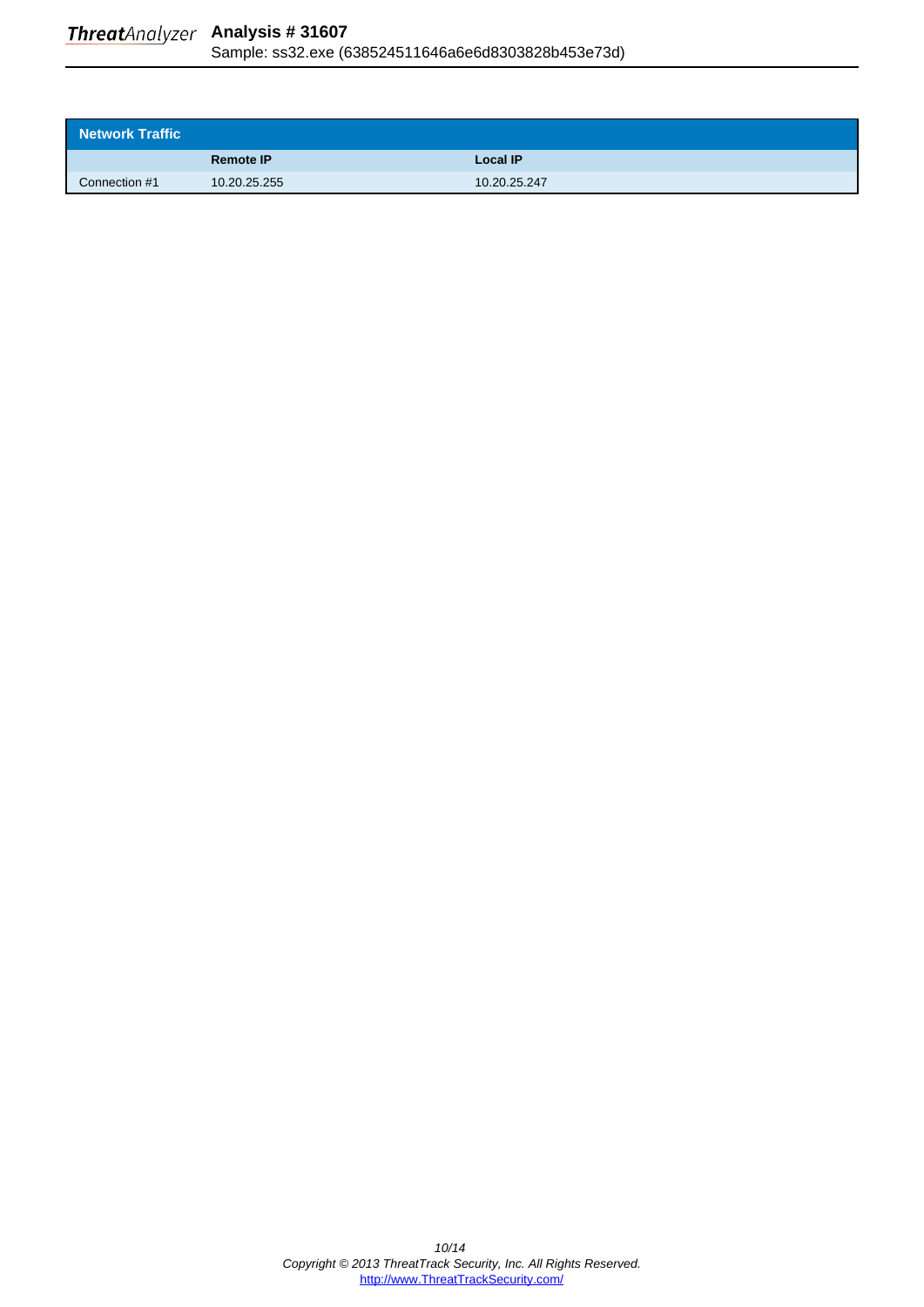<span id="page-10-0"></span>

| <b>DNS Requests</b>               |                 |
|-----------------------------------|-----------------|
| Request                           | <b>Result</b>   |
| bit.ly                            | 69.58.188.39    |
|                                   | 69.58.188.40    |
| mssql.maurosouza9899.kinghost.net | 177.185.196.130 |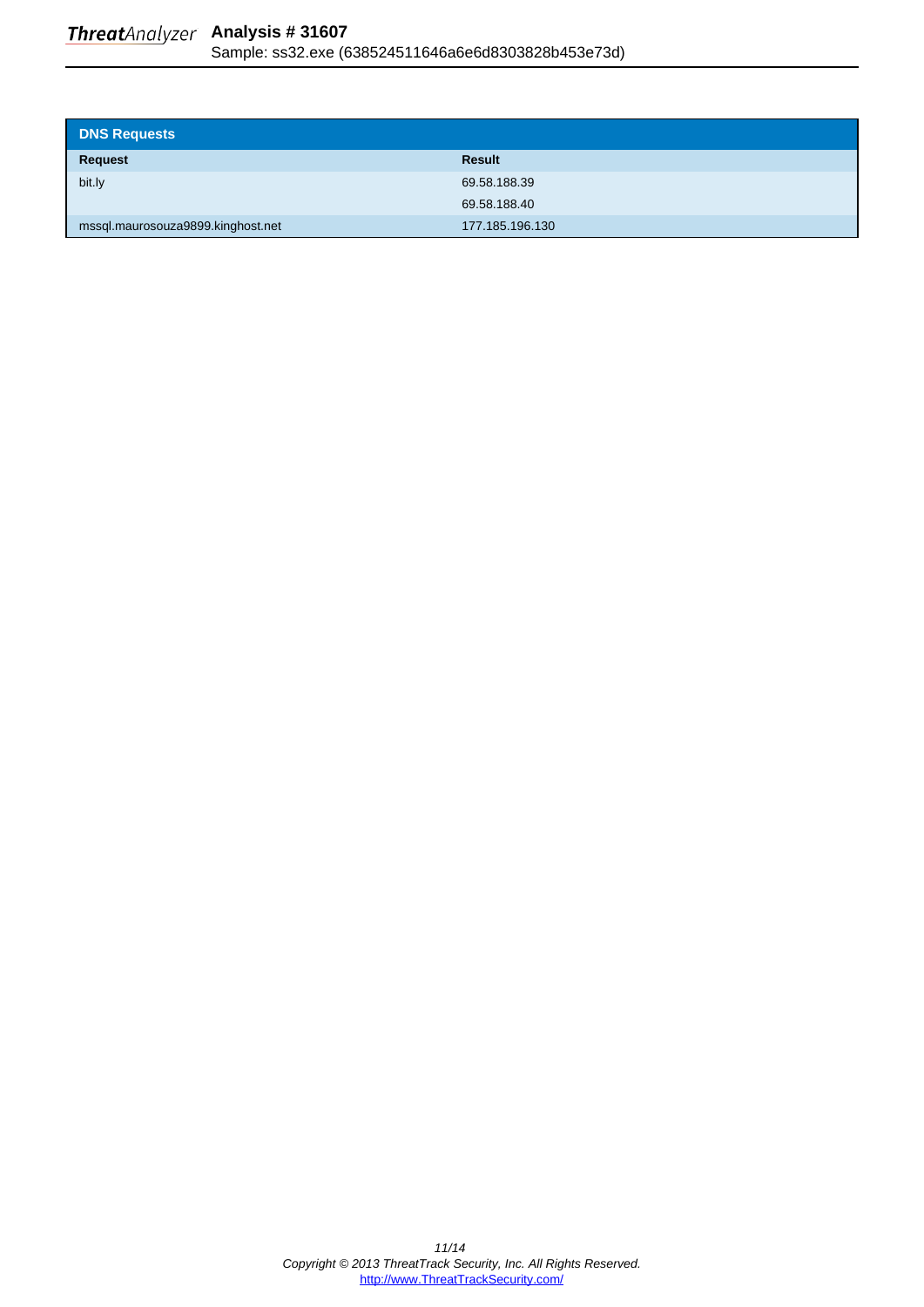<span id="page-11-0"></span>[process 1]

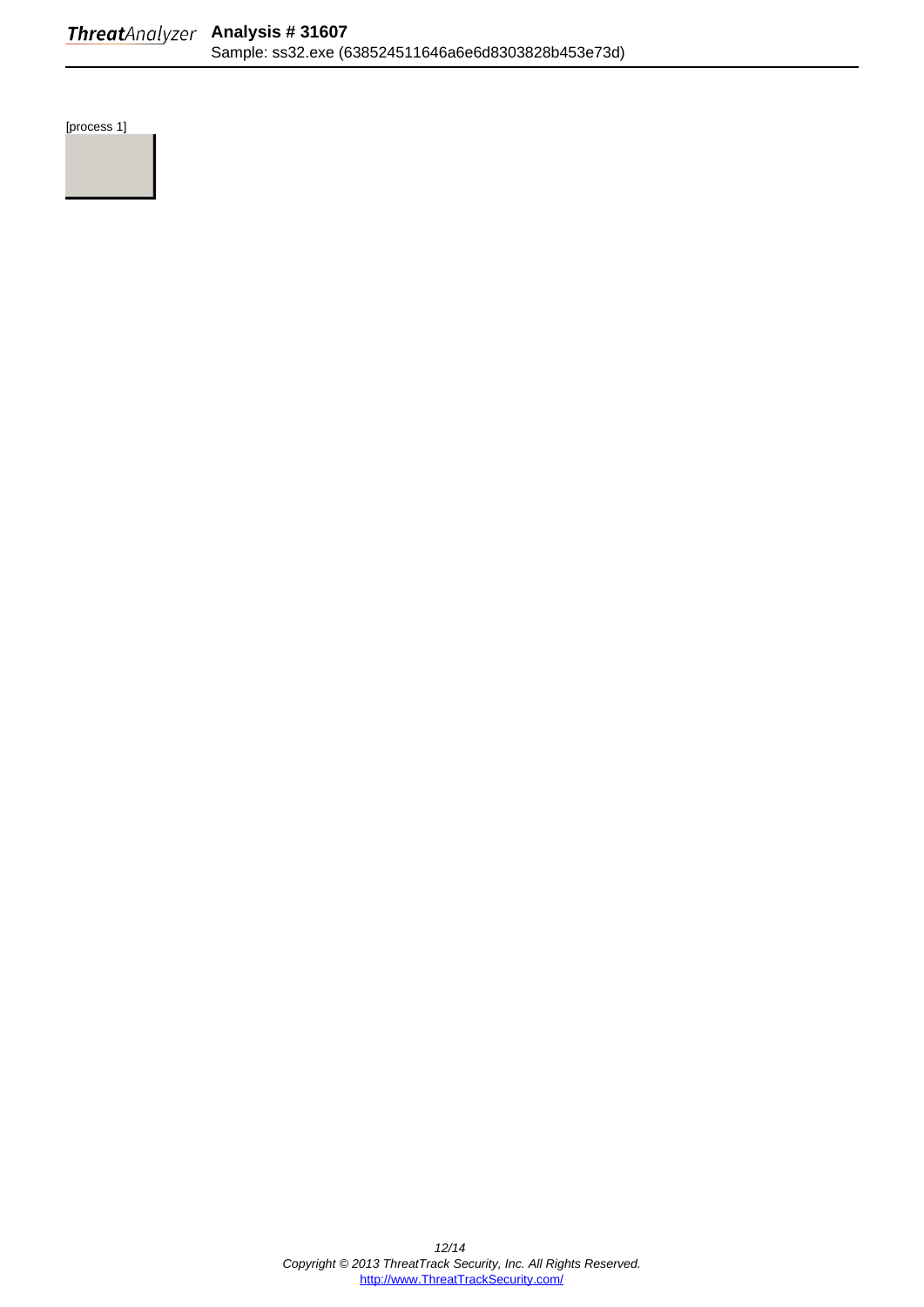<span id="page-12-0"></span>

| <b>Virus Total Results</b> |                                              |
|----------------------------|----------------------------------------------|
| <b>Last Scanned:</b>       | 2013-07-08 20:24:28                          |
| MicroWorld-eScan:          | Not Detected                                 |
| nProtect:                  | <b>Not Detected</b>                          |
| CAT-QuickHeal:             | Not Detected                                 |
| McAfee:                    | <b>Not Detected</b>                          |
| Malwarebytes:              | <b>Not Detected</b>                          |
| TheHacker:                 | <b>Not Detected</b>                          |
| K7GW:                      | Trojan                                       |
| <b>K7AntiVirus:</b>        | Trojan                                       |
| <b>NANO-Antivirus:</b>     | <b>Not Detected</b>                          |
| F-Prot:                    | <b>Not Detected</b>                          |
| Symantec:                  | Not Detected                                 |
| Norman:                    | <b>Not Detected</b>                          |
| TotalDefense:              | <b>Not Detected</b>                          |
| Avast:                     | <b>Not Detected</b>                          |
| eSafe:                     | <b>Not Detected</b>                          |
| ClamAV:                    | <b>Not Detected</b>                          |
| Kaspersky:                 | <b>Not Detected</b>                          |
| BitDefender:               | Gen: Variant. Symmi. 15577                   |
| Agnitum:                   | Suspicious!SA                                |
| SUPERAntiSpyware:          | <b>Not Detected</b>                          |
| Emsisoft:                  | Gen: Variant.Symmi.15577 (B)                 |
| Comodo:                    | <b>Not Detected</b>                          |
| DrWeb:                     | <b>Not Detected</b>                          |
| VIPRE:                     | <b>Not Detected</b>                          |
| AntiVir:                   | TR/Crypt.TPM.Gen                             |
| TrendMicro:                | <b>Not Detected</b>                          |
| McAfee-GW-Edition:         | Heuristic.BehavesLike.Win32.Suspicious-BAY.O |
| Sophos:                    | <b>Not Detected</b>                          |
| Jiangmin:                  | <b>Not Detected</b>                          |
| Antiy-AVL:                 | <b>Not Detected</b>                          |
| Kingsoft:                  | <b>Not Detected</b>                          |
| Microsoft:                 | <b>Not Detected</b>                          |
| ViRobot:                   | Not Detected                                 |
| AhnLab-V3:                 | <b>Not Detected</b>                          |
| GData:                     | Gen: Variant.Symmi.15577                     |
| Commtouch:                 | <b>Not Detected</b>                          |
| ByteHero:                  | Not Detected                                 |
| PCTools:                   | Not Detected                                 |
| ESET-NOD32:                | Not Detected                                 |
| Rising:                    | Not Detected                                 |
| Ikarus:                    | Not Detected                                 |
| Fortinet:                  | Not Detected                                 |
| AVG:                       | Not Detected                                 |
| Panda:                     | Not Detected                                 |